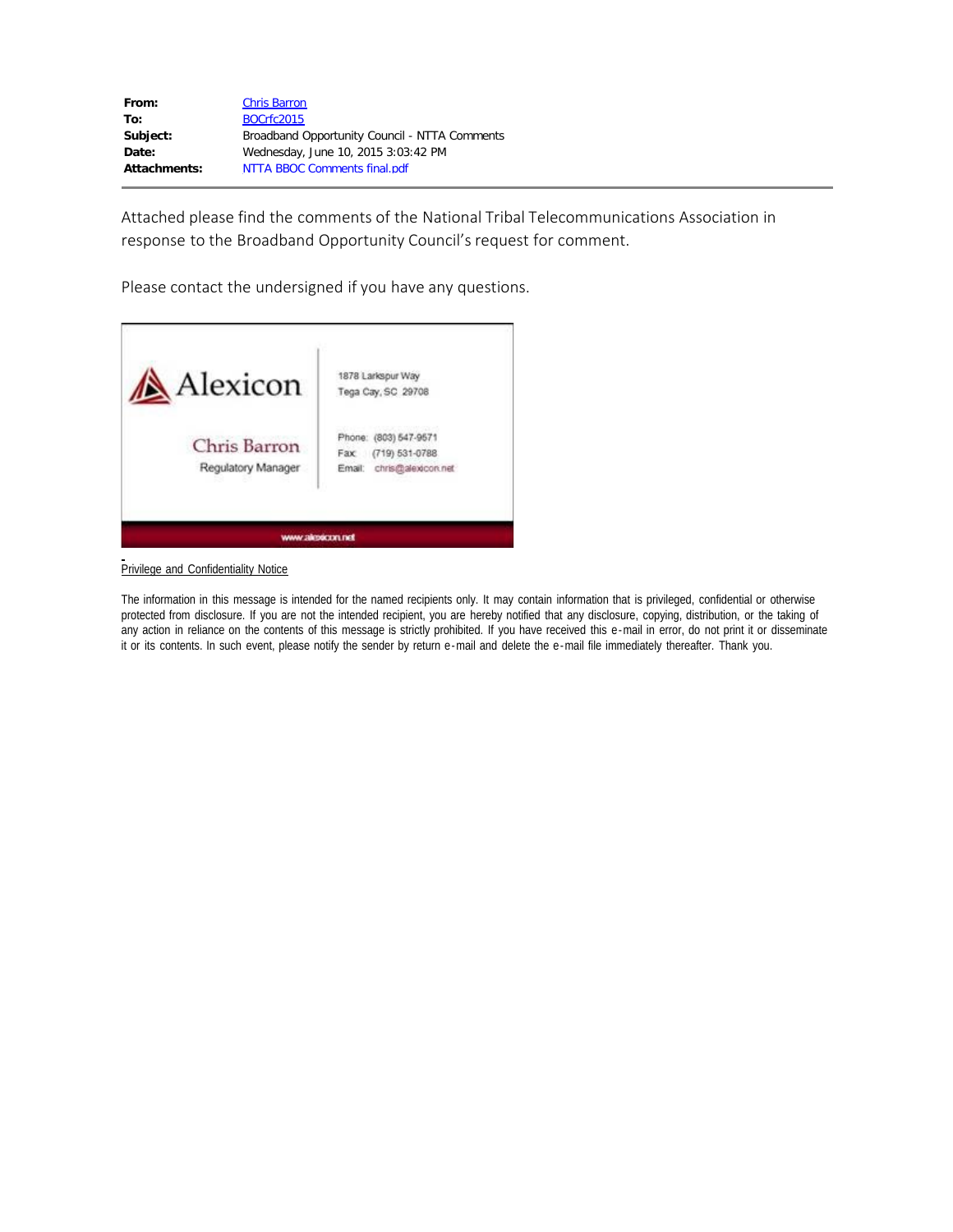## **Broadband Opportunity Council Rural Utilities Service National Telecommunications and Information Administration** *Request for Comment*

## **Comments of the National Tribal Telecommunications Association**

The National Tribal Telecommunications Association (NTTA), an association representing nine Tribally-owned and operated telecommunications providers, hereby submits these comments in response to the request for comment issued by the Broadband Opportunity Council (BBOC). NTTA members provide their Native American customers with voice and broadband services, and do so in some of the most rural and high cost areas of the United States. These comments will provide the BBOC with the unique perspective of broadband providers whose sole purpose is to bring broadband and other services to historically underserved and neglected areas.

The BBOC seeks to "understand ways the government can better support the needs of communities seeking to expand broadband access and adoption" and wishes to "identify regulatory barriers unduly impeding broadband deployment, adoption, or competition." NTTA represents carriers owned by Tribal entities, and thus are directly accountable to sovereign governments. The United States government is to have a peer-to-peer relationship with these individual Tribal governments, and therefore should request and receive input from Tribal representatives before adopting any rule, regulation, law, or program that will affect Tribal governments or their interests.

In the BBOC's Notice and Request for Comment, a number of specific questions are asked in several general groupings: (1) Overarching questions, (2) Addressing regulatory barriers to broadband deployment, competition, and adoption, (3) Promoting public and private investment in broadband, (4) Promoting broadband adoption, (4) Issues related to state, local, and Tribal governments, (5) Issues related to vulnerable communities and communities with limited or no broadband, (6) Issues with specific to rural areas, and (7) Measuring broadband availability,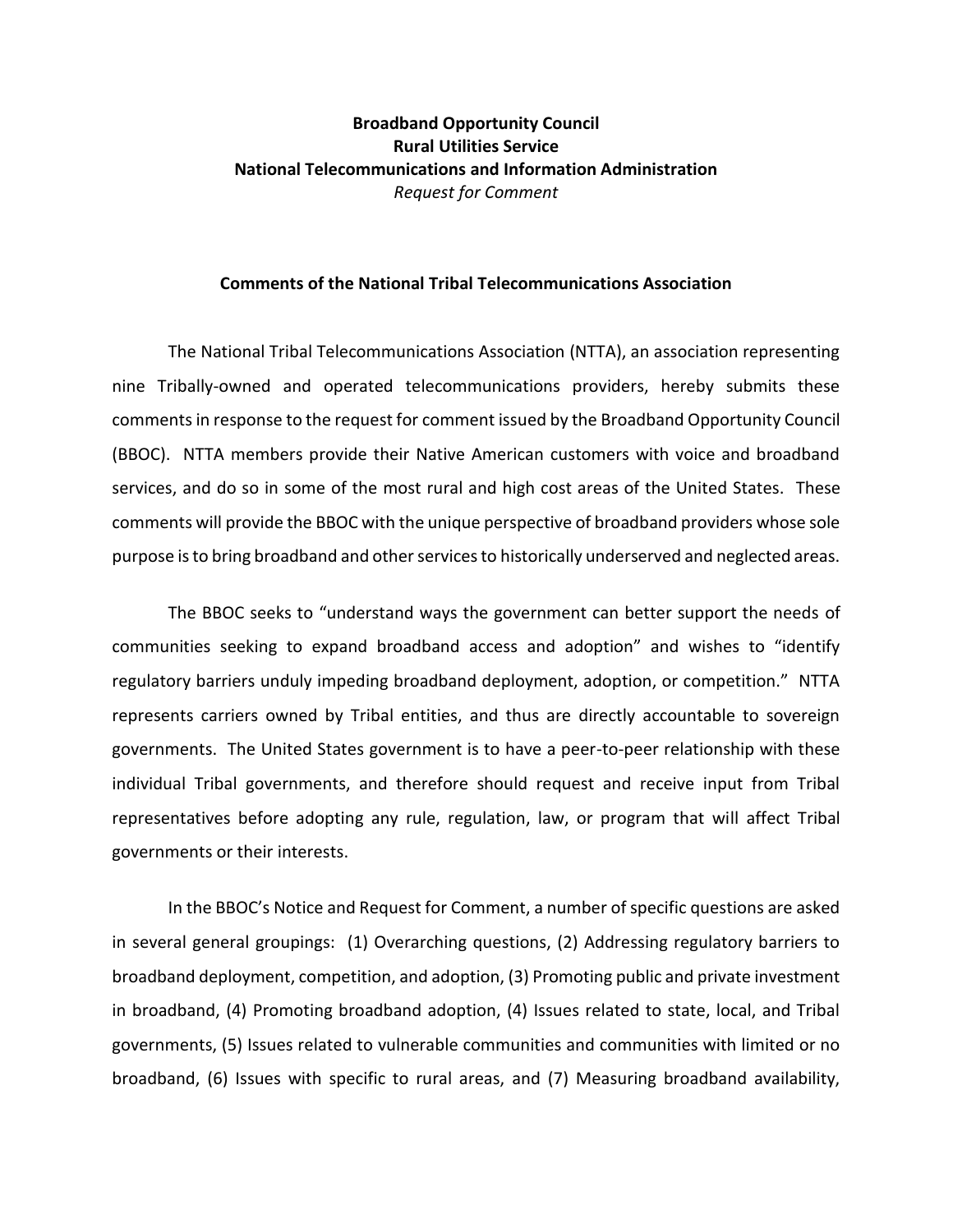adoption, and speeds. NTTA will comment on issues important to Tribally-owned carriers and the areas they serve, which will encompass several of these general areas of inquiry.

As Tribally-owned carriers responsible for bringing quality voice and broadband services to some of the most rural and high cost areas of the country, NTTA members have limited options for accessing the capital necessary to build telecommunications networks. One main source of capital is the Rural Utilities Service (RUS). While the RUS has been and continues to be instrumental in assisting many NTTA members, there is one area where NTTA believes RUS can be of further assistance – the Substantially Underserved Tribal Areas (SUTA) program. According to a fact sheet, the SUTA program's provisions are designed to make RUS infrastructure financing more accessible to, and affordable for, Native Americans in trust areas because those areas, historically, have had difficulty receiving Federal assistance. Even though the SUTA program has proved useful to Tribally-owned carriers in some respects, the program could prove even more useful if it was available for refinancing current RUS loans at the 2% rate offered via the SUTA program. Thus far, NTTA members have been unsuccessful in advocating for this very simple change in RUS' administration of the SUTA program.

While the Notice notes that the Federal Communications Commission (FCC) is an independent regulatory agency and is not included in the executive branch of the United States government, NTTA believes the FCC should be aware of this comment cycle and, to the greatest extent possible, abide by any findings of the BBOC. To this end, many of NTTA members' current difficulties in investing in and maintaining networks necessary for the provision of quality voice and broadband services can be directly attributed to the FCC's 2011 Universal Service Fund/Intercarrier Compensation Transformation Order (FCC 11-161). In that Order, the FCC fundamentally changed two extremely important regulatory regimes for small carriers, such as those represented by NTTA – federal universal service and intercarrier compensation. In large part, the effect of the Transformation Order on NTTA members has been overwhelmingly negative – companies are receiving less support, have fewer options for cost recovery, and are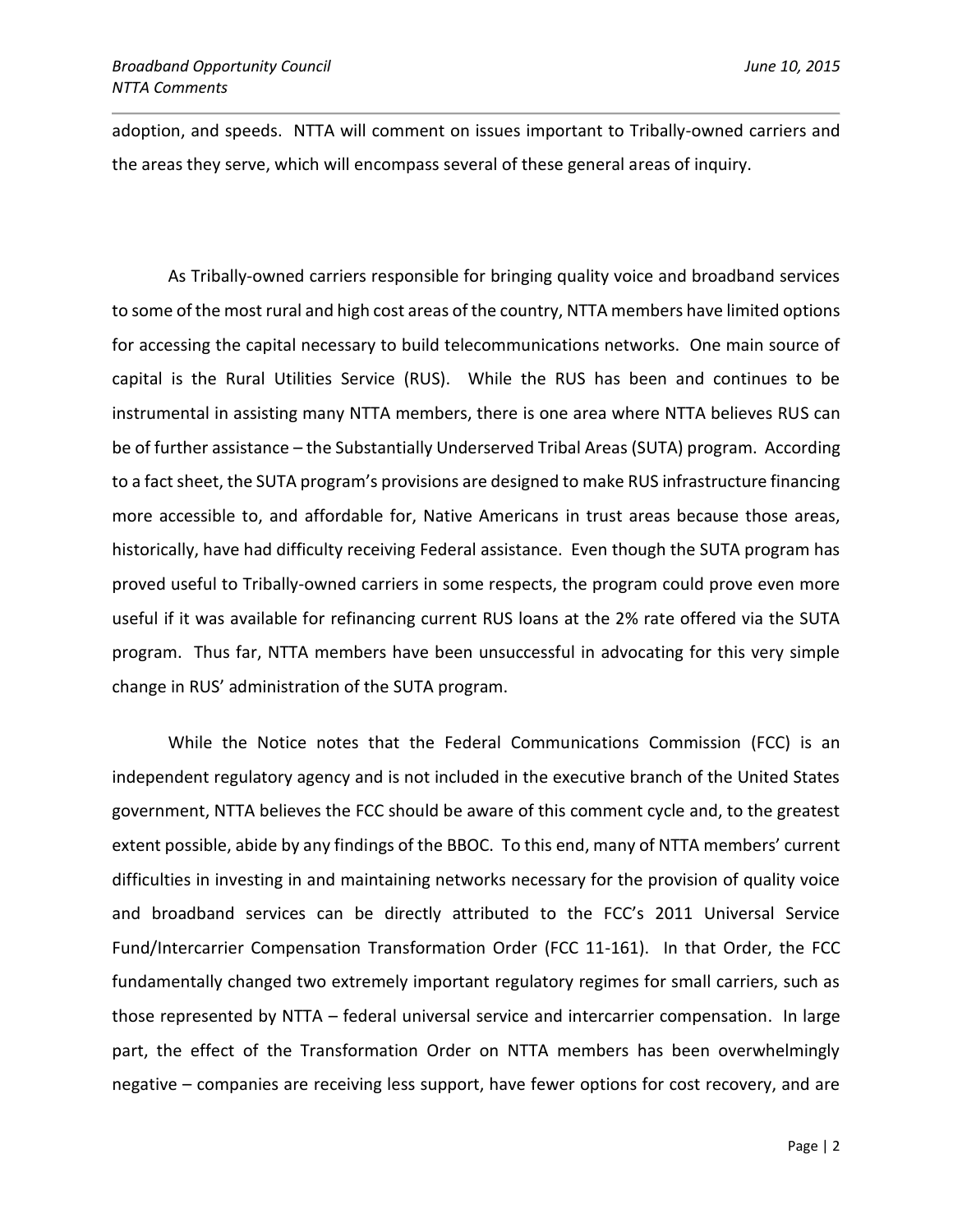asked to do more. NTTA and its members have been very active in advocating for the continuation and advancement of broadband services in Tribal areas, but little progress has been made. In general, NTTA believes that the United States Government, overall, and the FCC in particular, can go a long way in removing unnecessary regulatory and policy barriers to broadband build-out and adoption in Tribal areas by first recognizing the unique circumstances in these areas, and then only take actions that serve to ameliorate, rather than exacerbate, already existing conditions.

The last points that NTTA will discuss are ones related to sufficiency. First, the FCC (and, by extension of the FCC being the regulatory authority in regards to broadband policy) has recently established the minimum broadband speed standard at 10 mbps (down) and 1 mbps (up), and determined that "advanced services" should consist of broadband services at minimum speeds of 25 mbps (down) and 3 mbps (up). Second, the FCC has settled on a \$2 billion cap on federal support available for small (rate-of-return regulated) carriers to bring broadband services at the minimum speeds, and maintain current voice and broadband networks. Considering the \$2b cap was established prior to any changes standard broadband speeds, the FCC continues to insist that total federal funding for these vital services not exceed \$2 billion.

Current broadband speeds available in rural and Tribal areas are widely seen to be inadequate. In many instances, the speeds available in rural and Tribal areas are orders of magnitude below what is available in urban areas. This difference, sometimes referred to as the digital divide, threatens to widen until it becomes an unmanageable chasm. To now declare that 10/1 or even 25/3 speeds are the target for Tribal areas is unacceptable to NTTA members, and will only serve to widen the chasm. NTTA firmly believes that (1) download speeds targets in Tribal areas should be comparable to those available to a majority of customers in urban areas and should reflect the reality of life in Tribal areas where a reliable and fast broadband connection may be the only way to reach the rest of the world economy, and (2) upload speeds, which have been almost completely ignored, should be synchronous with download speeds. Upload speeds may very well be even more important than download speeds in many areas of